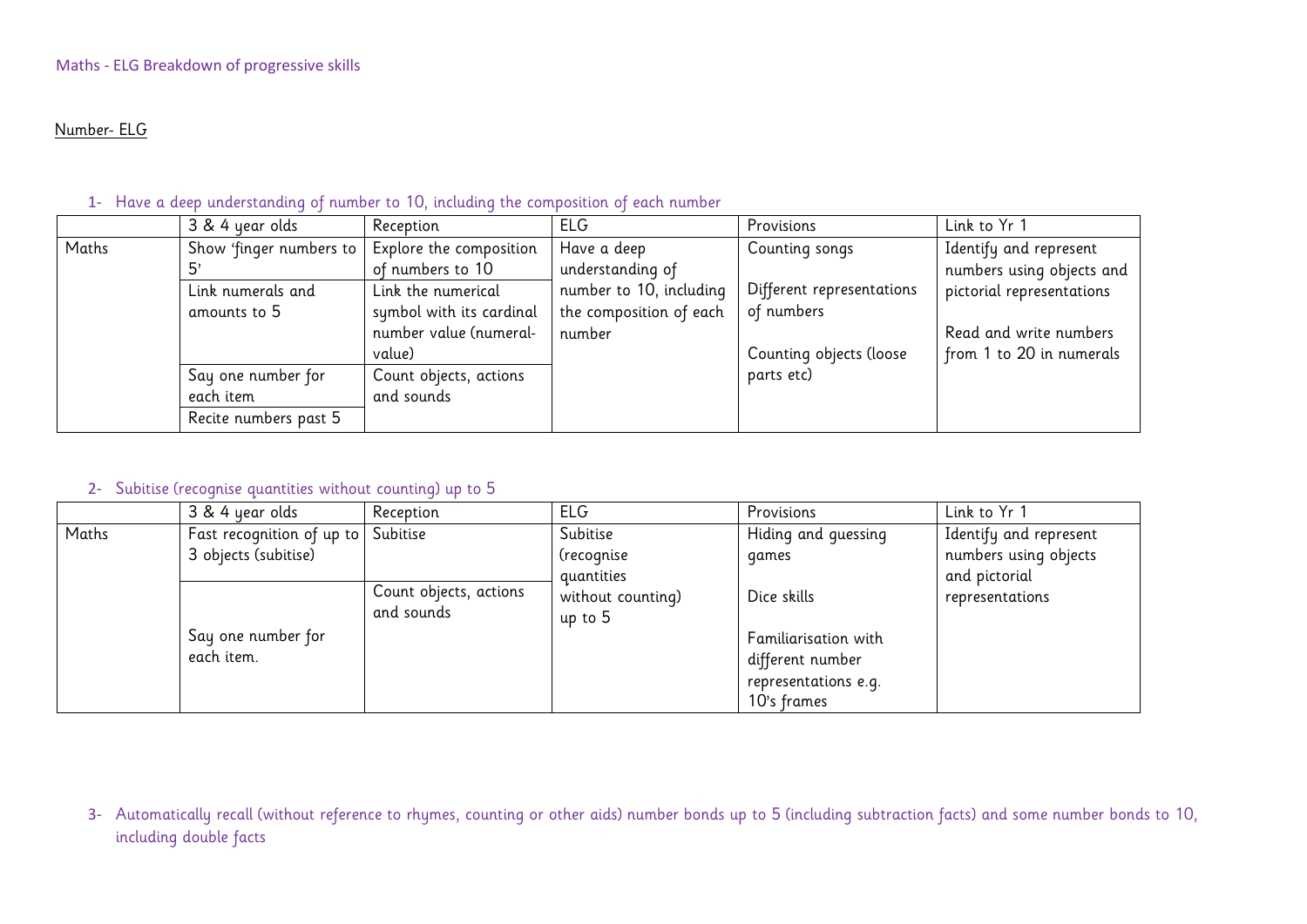|       | 3 & 4 year olds     | Reception              | <b>ELG</b>                                     | Provisions                 | Link to Yr 1                |
|-------|---------------------|------------------------|------------------------------------------------|----------------------------|-----------------------------|
| Maths | Solve real world    | Recall number bonds to | Recall number bonds to 5 Mathematical problems |                            | Represent and use number    |
|       | maths problems with | 10                     | Recall subtraction facts                       |                            | bonds and related           |
|       | numbers up to 5     |                        | for number bonds to 5                          | Introduction of tens       | subtraction facts within 20 |
|       |                     |                        | Recall some number                             | frames and visual          |                             |
|       |                     |                        | bonds to 10                                    | representations to support | Solve one-step problems     |
|       |                     |                        | Recall some doubles facts                      | understanding              | that involve addition and   |
|       |                     |                        |                                                |                            | subtraction, using concrete |
|       |                     |                        |                                                |                            | objects and pictorial       |
|       |                     |                        |                                                |                            | representations             |

# Numerical patterns- ELG

# 1- Verbally count beyond 20, recognising the pattern of the counting system

|       | 3 & 4 year olds       | Reception          | <b>ELG</b>               | Provisions              | Link to Yr 1            |
|-------|-----------------------|--------------------|--------------------------|-------------------------|-------------------------|
| Maths | Recite numbers past 5 | Count beyond 10    | Verbally count beyond    | Counting games          | Count to and across 100 |
|       |                       |                    | 20                       |                         | Count, read and write   |
|       | Extend and create     | Continue, copy and | Recognise the pattern of | Counting throughout the | numbers to 100 in       |
|       | patterns              | recreate patterns  | the counting system      | environment             | numerals Read and write |
|       | Notice and correct    |                    |                          |                         | numbers from 1 to 20 in |
|       | errors in patterns    |                    |                          | Counting songs          | numerals                |

# 2- Compare quantities up to 10 in different contexts, recognising when one quantity is greater than, less than or the same as the other quantity

|       | o<br>year olds<br>$\tilde{\phantom{a}}$ | Reception       | ELU | Provisions | . .<br>Lınk<br>ີເບ             |
|-------|-----------------------------------------|-----------------|-----|------------|--------------------------------|
| Maths |                                         | Compare numbers |     |            | . number.<br>identify<br>Given |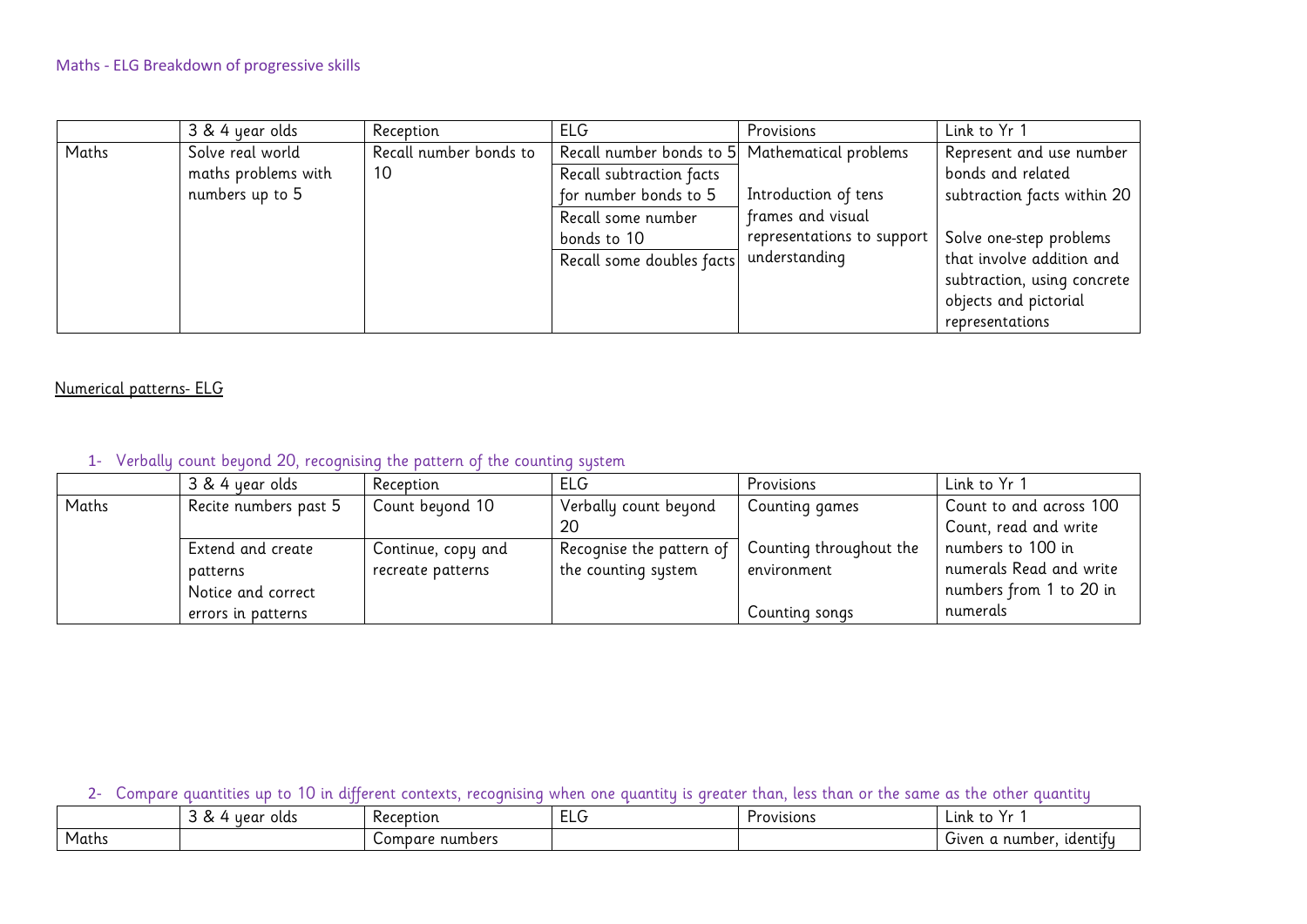| Make comparisons<br>between objects | Compare length, weight<br>and capacity | Compare quantities up<br>to 10 | Weighing and measuring<br>stations using real world | one more and one less    |
|-------------------------------------|----------------------------------------|--------------------------------|-----------------------------------------------------|--------------------------|
| relating to size, weight,           |                                        |                                | equipment                                           | Compare, describe and    |
| length, weight and                  |                                        |                                |                                                     | solve practical problems |
| capacity                            |                                        |                                | Sand and water play                                 | for: length, weight,     |
| Compare quantities                  | Understand the one                     | Recognise greater than,        |                                                     | capacity                 |
| using vocabulary:                   | more/ one less than                    | less than and equal to         | Real life comparison                                |                          |
| more, less, fewer,                  | relationship                           |                                | applications e.g. in the                            |                          |
| same                                |                                        |                                | role play                                           |                          |

### 3- Explore and represent patterns within numbers up to 10, including evens and odds, double facts and how quantities can be distributed equally.

|       | 3 & 4 year olds           | Reception                 | <b>ELG</b>              | Provisions                 | Link to Yr 1               |
|-------|---------------------------|---------------------------|-------------------------|----------------------------|----------------------------|
| Maths | Talk about and identify   | Continue copy and         | Explore and represent   | Real world mathematical    | Identify and represent     |
|       | patterns                  | create repeating patterns | patterns within numbers | problems                   | numbers using objects and  |
|       |                           |                           | up to 10                |                            | pictorial representations  |
|       | Extend and create         |                           |                         | Pattern work with colours, |                            |
|       | patterns                  |                           |                         | shapes etc.                | Recognise, find and name   |
|       |                           |                           |                         |                            | a half as one of two equal |
|       | Notice errors in patterns |                           |                         | Number patterns- visual    |                            |
|       | Experiment with symbols   | Explore the composition   | Even and odd numbers    |                            | parts of an object, shape  |
|       | and marks as well as      | of numbers to 10          | Doubles facts           |                            | or quantity                |
|       | numerals                  |                           | Sharing                 |                            |                            |
|       | Solve real world maths    |                           |                         |                            |                            |
|       | problems                  |                           |                         |                            |                            |

Shape, Space and Measure

Note: There is no ELG requirement for SSM but it appears elsewhere within Development Matters 2020.